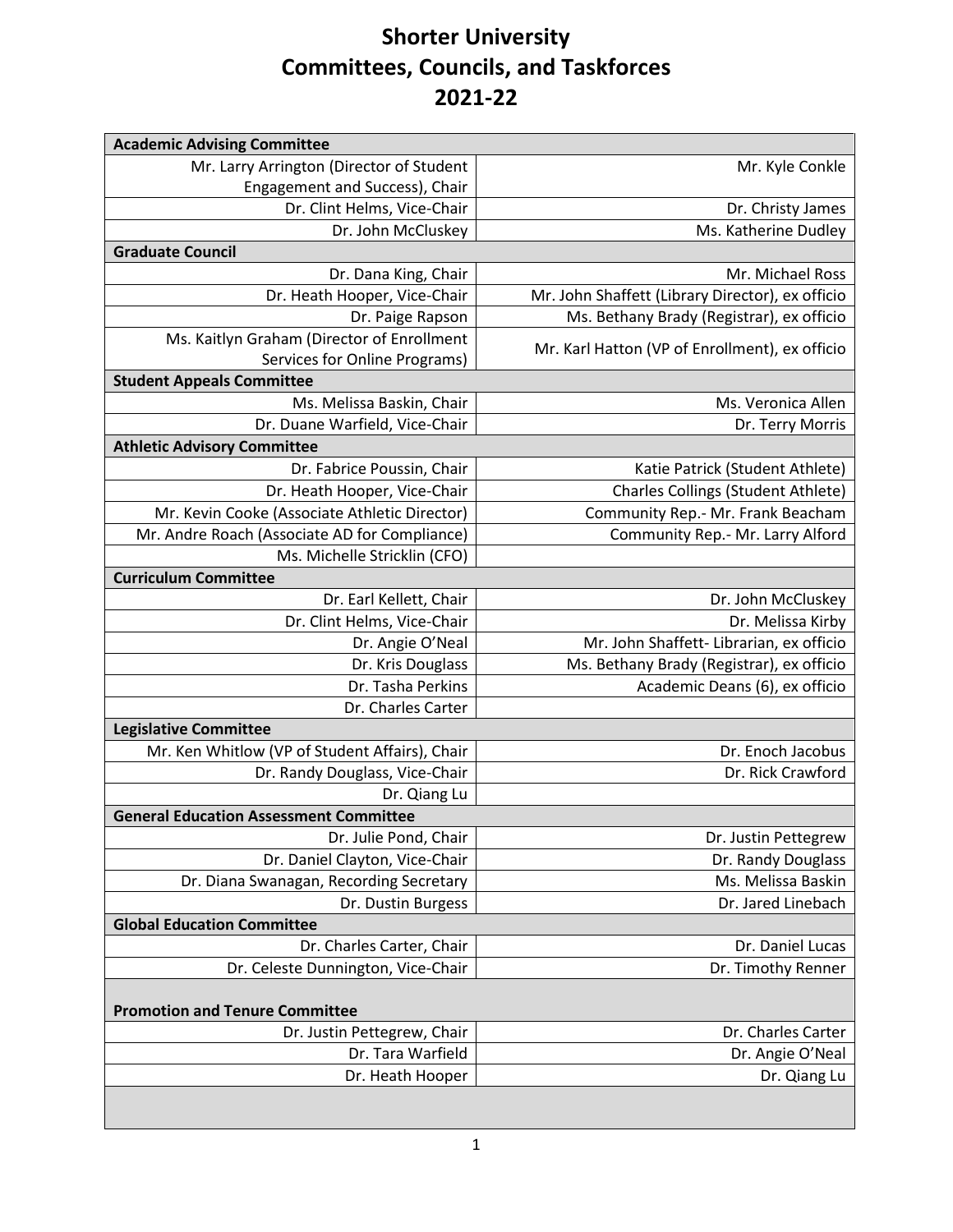| <b>Faculty Appeals Committee</b>                                         |                                                   |  |
|--------------------------------------------------------------------------|---------------------------------------------------|--|
| Dr. Fabrice Poussin, Chair                                               | Dr. Aaron Rice                                    |  |
| Dr. Terry Morris, Vice-Chair                                             | Dr. Duane Warfield                                |  |
| Dr. Julie Pond                                                           |                                                   |  |
| <b>Committee for Student Appeals of Academic Policies and Procedures</b> |                                                   |  |
| Ms. Bethany Brady (Registrar), Chair                                     | Mr. Scott Howard (Controller)                     |  |
| Mr. Larry Arrington (Director of Student                                 | Mr. Andre Roach (Associate AD for Compliance)     |  |
| Engagement and Success), Vice-Chair                                      |                                                   |  |
| Ms. Colleen Lassiter (Director of Financial Aid)                         | Ms. Amanda Scholl (Academic Records               |  |
|                                                                          | Coordinator)                                      |  |
| Dr. Aaron Rice                                                           |                                                   |  |
| <b>Academic Integrity Appeals Committee</b>                              |                                                   |  |
| Dr. Brent Baskin, Chair                                                  | Dr. Yuman Lee                                     |  |
| Ms. Roxanne Johnston, Vice-Chair                                         | Dr. Bert Exsted                                   |  |
| Ms. Valerie Smith                                                        |                                                   |  |
| <b>Christian Leadership Council</b>                                      |                                                   |  |
| Dr. Tara Warfield, Chair                                                 | Ms. Sue Gaukel                                    |  |
| Dr. Randall Douglass, Vice-Chair                                         | Ms. Andrea Moss                                   |  |
| Ms. Chris Donadio                                                        |                                                   |  |
| Center for Excellence in Teaching (Coordinates with QEP Taskforce)       |                                                   |  |
| Dr. Jill Goad, Chair                                                     | Dr. Zack Strait                                   |  |
| Dr. Chris Szostak, Vice-Chair                                            | Dr. Enoch Jacobus                                 |  |
| Ms. Donna Martin                                                         |                                                   |  |
| <b>Wellness Committee</b>                                                |                                                   |  |
| Ms. Brenda Long (HR Manager), Chair                                      | Ms. Faith Im                                      |  |
| Ms. Morgan Reynolds (Student Account Manager),                           | Ms. Hannah Rogers                                 |  |
| Vice-Chair                                                               |                                                   |  |
| Sara Bradfield, (Director of Development)                                | Mr. Travis Tuck (Systems Administrator)           |  |
| Ms. Brandi Garrett                                                       | Mr. Scott Howard (Controller)                     |  |
|                                                                          | Bobby Totherow (Acting Director of Campus Safety) |  |
| <b>Institutional Review Board</b>                                        |                                                   |  |
| Dr. Daniel Clayton, Chair                                                | Dr. Kemberly King                                 |  |
| Dr. Jerico Vasquez, Vice-Chair                                           |                                                   |  |
| <b>Teacher Education Committee</b>                                       |                                                   |  |
| Dr. Dana King, Chair                                                     | Ms. Sheri Hudgins                                 |  |
| Dr. Tasha Perkins                                                        | Dr. Paige Rapson                                  |  |
| Ms. Dena Tracy                                                           | Dr. Marcus Washington                             |  |
| Dr. Dustin Burgess                                                       | Dr. Christy James                                 |  |
| <b>Alcohol and Other Drugs Coalition</b>                                 |                                                   |  |
| Ms. Loretta Williams (Director of Student Health                         | Ms. Amanda Gentry                                 |  |
| Services), Chair                                                         |                                                   |  |
| <b>Bobby Totherow (Acting Director of Campus</b>                         | Coach Wade Anderson                               |  |
| Safety)                                                                  |                                                   |  |
| Ms. Andrea Stiles                                                        | Mr. Ken Whitlow (VP of Student Affairs)           |  |
| Ms. Margie Monde                                                         |                                                   |  |
| <b>Shorter Safety Council</b>                                            |                                                   |  |
| Bobby Totherow (Acting Director of Campus                                | Dr. Jacob Chandler                                |  |
| Safety), Chair                                                           |                                                   |  |
| Dr. Gary Killam, Vice-Chair                                              | Mr. Lance Moore (VP of Aux. Services), ex officio |  |
| Ms. Daniela Beard                                                        |                                                   |  |
|                                                                          |                                                   |  |